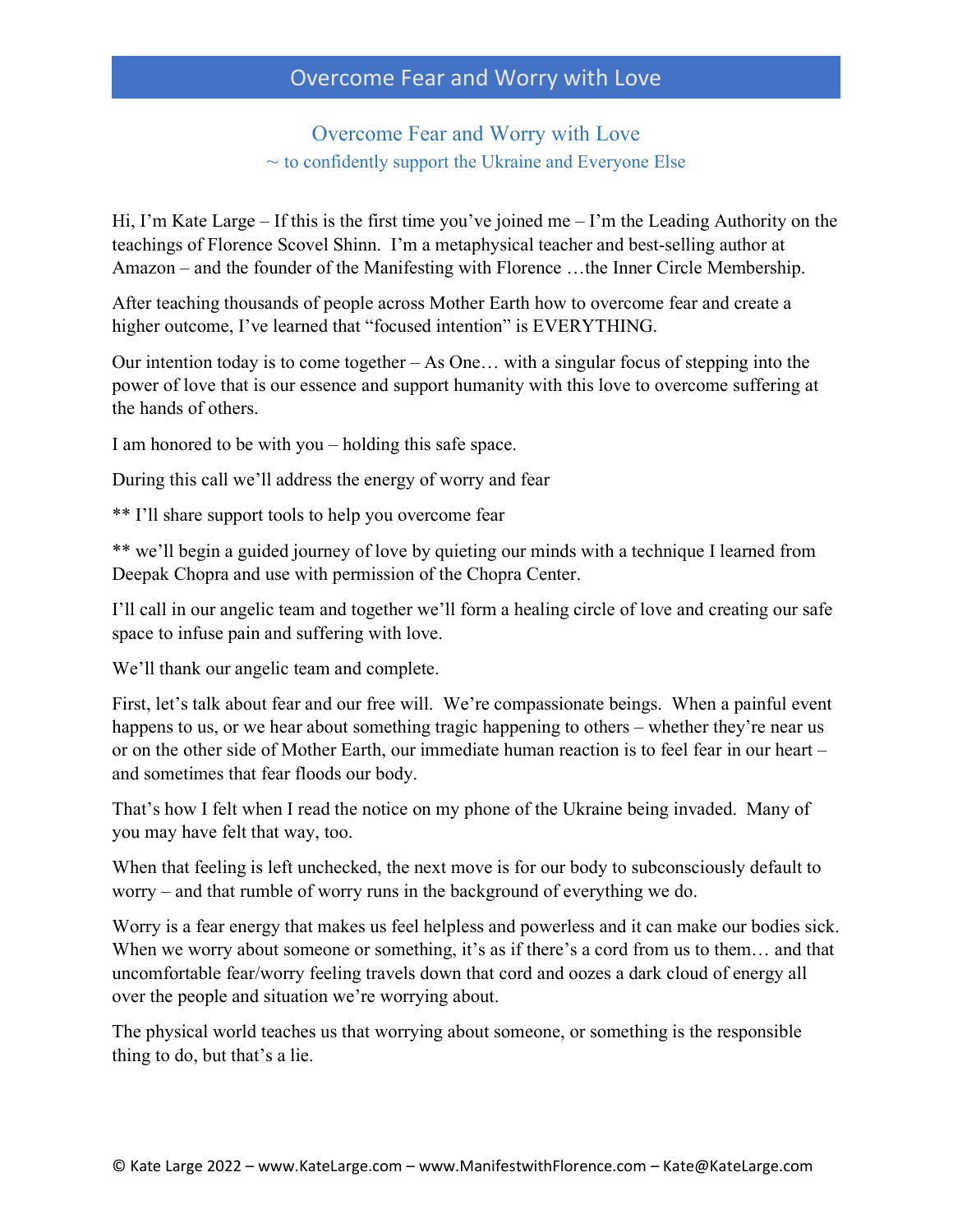When we consistently worry... the energy can paralyze us with fear and all we can do is stay glued to the tv taking in what's happening… it consumes our energy and leaves us feeling as if we have no power to help others or make a situation better – especially when we're not there and sometimes it seems as though no one's listening to the cries for help.

What's happening is real... but the feeling of being powerless... is an illusion of fear.

The fear we FEEL is a very real feeling, but the concept that we have no power to create a higher outcome is a lie.

We do have power – we have free will to choose another energy to feel... and experience... and BE.

When the shock of discovering what's happened wears off, and that can take as little as a few minutes to a few days… once that shock wears off… we have the ability to grasp clarity of thought and consciously choose to stop feeling the fear…

--- and instead CHOOSE to transcend the fear feelings… and embrace the very love that is our essence – reconnected with the God Part within – the love that IS the essence of our spirit.

Then from a distance we can share the power of that love with others even though they may be thousands of miles away.

A few years ago, I got a really clear visual and understanding of how this works.

When I meet in meditation with my Master Teacher, Ezra, he's always waiting for me on a plateau overlooking a beautiful valley. He's sitting in one of the two pale gray, square chairs – smoking a cigar that smells like a Stargazer Lily…

Several years ago, when I went into mediation and joined him…, I noticed his long hair was braided… then I noticed my hair was braided… and when I asked him why… my dad – who is in spirit – roared up on a motorcycle. We were going for a ride!

Ezra had his own bike and I crawled onto my dad's bike with him… and with a release of the clutch, we rode off the plateau into the air – oh my goodness! We didn't need a highway – because when you're in spirit you can do just about anything!

So, I'm holding onto my dad and looking around and next think I know it's dark – really dark…

I look down – and below us… I see lights – but they weren't city lights.

Daddy explained to me that the lights I was seeing were the light of the human spirit – their spiritual essence. As I watched… individual lights got brighter on their own – Daddy said these people were embracing gratitude and love energy – so their light got brighter.

Then I saw beacons of light coming from one spot and traveling to another whose light wasn't so bright. When the ray of light got there… the second light got brighter… Daddy said the first light was sending love to the second light… and the second light was feeling it – and the human spirit was comforted with the love light energy and their light got brighter.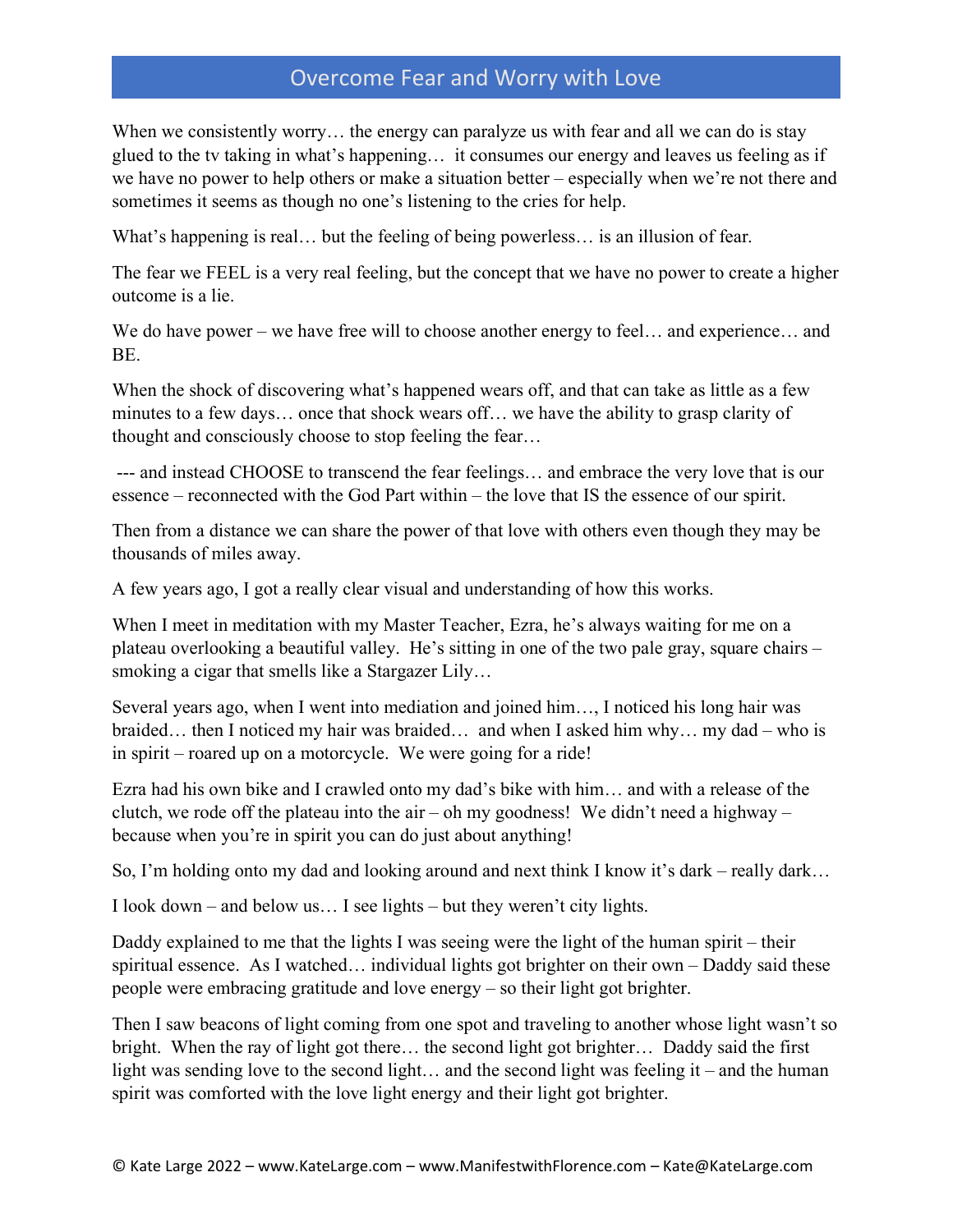Fear and worry dim our light…

*However… the darkness of fear cannot exist in the light of love…*

We can't see energy with the human eye, but its real...

Florence Scovel Shinn teaches us that "Love is the most powerful magnetic force in the universe." When it's non-resistant, it flows like water and opens the way for a higher outcome to manifest.

When we feel worried and afraid, we feel challenged to overcome the fear of worry... and unless someone shows us, most of us don't know how to shift our energy out of fear and worry -- to love.

There are a few things I teach my students to build a new foundation for their lives.

#1 – we each have free will and the ability to make conscious choices - the instant you face fear energy and observe it, the energy immediately begins to lose its power over you – because we observe energy from the light of love that is our essence.

As a result, our light dissipates the darkness of fear. Quantum Physics supports this by proving that energy reacts differently when we observe it. When we stuff fear and worry into our subconscious because it's too painful to look at, it hangs out in the darkness and feeds off our worries and anxieties.

 $\#2$  – we can only vibrate in the energy of love or the energy of fear – never both – we're always in one or the other

 $#3$  – gratitude is love energy -- when we embrace gratitude – immersing ourselves in the love vibration of gratitude, we change the trajectory of our focused energy, and the way is opened to create a higher outcome as our experience.

Then to powerfully take the love energy a step further, Florence teaches us to "Bless" those we're not in agreement with – to bless people and situations to create a higher outcome.

I teach to access the love that is our essence – the very love energy of our soul or higher self – that God Part within – Florence calls it our Superconscious….

I'm not talking about how much you love oranges or the color blue, or how you love to sleep in on Sunday… -- not physical love…

I'm talking about the vibration of the love that is our consciousness – our soul… -- the light of the human spirits that I saw in the meditation when my dad and Ezra took me on a motorcycle ride over our planet.

I teach to access the love this is our essence and to fearlessly… without judgment… infuse the situation we're not in agreement with and all the people involved with THIS love – *the love that is the most powerful magnetic force in the universe* – the unconditional love that is our essence.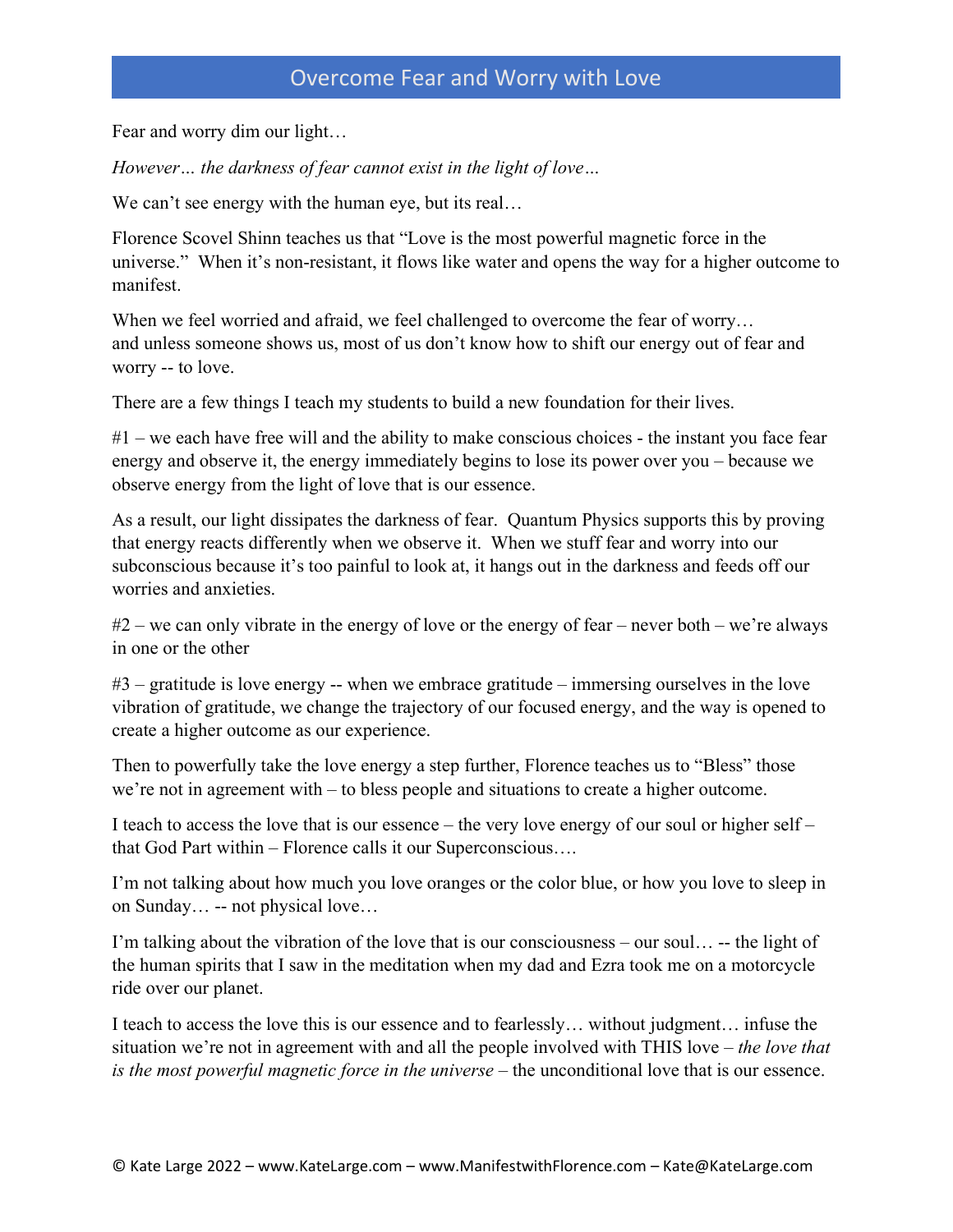In just a few minutes, I'm going to take you through a step-by-step guided journey to access this love that is your essence and focus that love to create a higher outcome.

We'll begin by quieting our minds with the technique I learned from Deepak Chopra – and again this is used with permission of the Chopra Center. The segments of this exercise work hand in hand to quiet your mind and open your heart to connect with your higher-self – that love that is your essence.

I'll also be asking your angelic team to make their presence known to you – to help you feel the shift in their loving energy. And before we get started… I ask the peaceful warrior, Norse Goddess Eir to join us bringing strength, stamina, and healing to this sacred space.

Together – as one – we'll create a healing circle of love. Throughout the guided journey... simply allow yourself to take in whatever you see in your mind's eye or feel in your heart. If you hold the belief that you can't envision the experience, please put that belief aside and right now picture an orange in your mind's eye. You know what an orange looks like – close your eyes and allow yourself to see it.

If you feel you can't meditate – put that belief aside and simply flow with my voice…

I'll be using a singing bowl during our journey. When we're infusing love, I'll strike the singing bowl, then stay silent for four focused minutes so we can all send the love energy.

So with our minds as ONE, with singular intention… we come together through the vibration of Love and begin with a prayer…

*Father, Mother God, Creator of All That Is…*

*Surround us with your divine white light of healing love and allow only those of the light to connect with us. Together, we set our intention to access the divine Love within us to heal life experiences. May this energy dissolve our fear and shift us to the glorious state of love. Bless this fearless intention to connect with the unconditional love that is our essence and move forward with strength and stamina – healed from the inside out.*

In deepest gratitude, AMEN.

And now we'll quiet our minds…

*Take a really deep breath… get comfortable…* 

*Place your feet flat on the floor and with your hands gently in your lap, close your eyes.*

*Focus your attention on your heart and take another deep breath... and slowly exhale. Take another slow, deep breath…*

*Now shift your focus to gratitude of the blessings in your life. Embrace the things that you're grateful for and immerse yourself in the emotional fulfillment of gratitude.*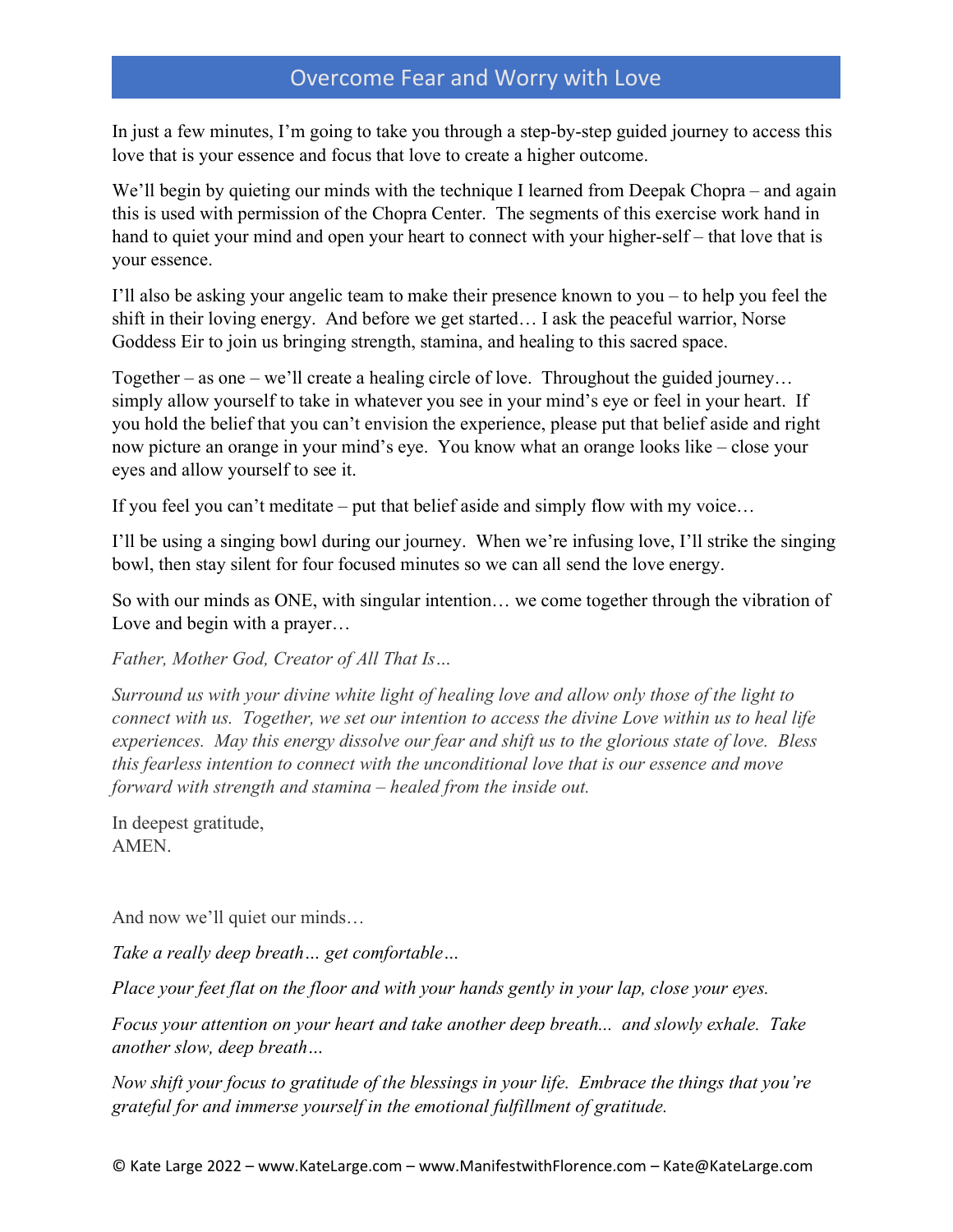*Now ask yourself these questions – don't try to answer, just ask – life will move you into the answers… Who am I? What do I want? What's my purpose? What makes me happy?*

*Now simply allow yourself to be aware of your physical body. Your hands in your lap – your feet flat on the floor.*

*Now focus again on your heart – allow yourself to hear the beating of your heart as a sound or feel it as a sensation.*

Take a deep breath... and I ask your angels to come in close to you so you can feel their loving energy…

Your angels and I... we form a circle – a healing circle of love...

Now I'll ask you to join us by calling you in by the continent you live on.

If you're in Asia, please take my hand and that of an angel and join the circle….

If you're in Africa, please take my hand and that of an angel and join the circle…

If you're in Antarctica, please take my hand… and that of an angel and join the circle…

If you're in Australia… please take my hand and that of an angel…. And join the circle…

If you're in Europe, please… take my hand and that of an angel… and join the circle…

If you're in North America, please take my hand… and that of an angel and join the circle…

And if you're in South America, please… take my hand and that of an angel…. And join the circle…

Beautiful spirits of love and light, we fearlessly come together as one in the energy of love to anchor healing. Healing in all directions of time the pain inflicted from fellow human beings all across the soils and waters of Mother Earth.

I call in the Archangel Gatekeepers of the 4 directions – we welcome and thank you for joining us in this sacred space.

SINGING BOWL -- I call to the East – Archangel Raphael, keeper of the Element of Air – supporting us to heal mind, body, and spirit.

SINGING BOWL -- I call to the South – Archangel Michael – keeper of the Element of Fire – supporting truth, strength, stamina, and courage.

SINGING BOWL -- I call to the West – Archangel Gabriel, keeper of the Element of Water – supporting us to understand the voice of our higher self and angelic team.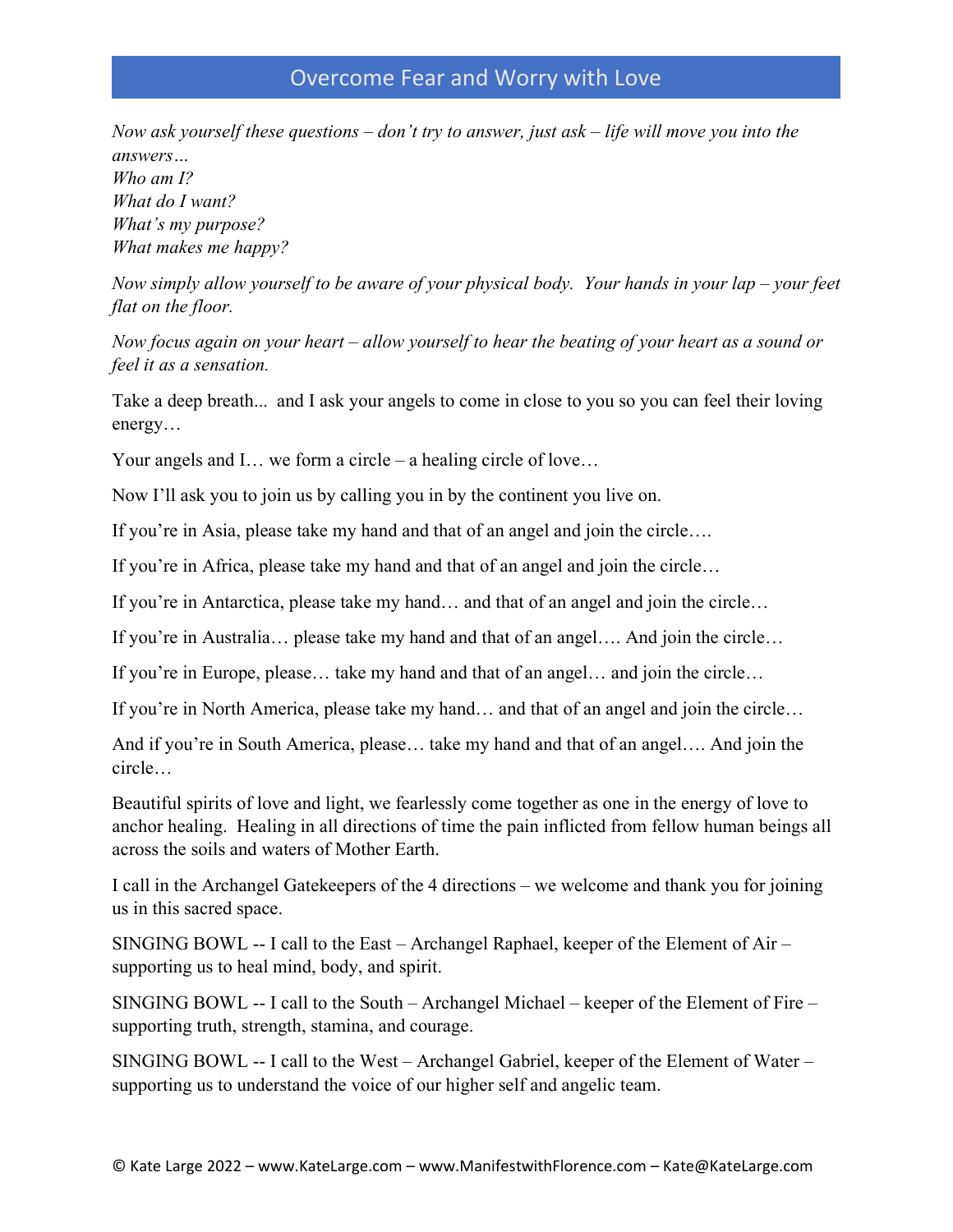SINGING BOWL -- I call to the North – Archangel Uriel – keeper of the Element of Earth – holder of knowledge and wisdom in all directions of time…

The angels between us begin to shimmer and glow with unconditional love… Where they hold our hands, we too begin to glow of love and light. From above a brilliant white light of love comes down toward us… as a mist…

Breathe deeply of this gentle swirling mist of love… Allow yourself to feel the mist against your face, touching your hands… ever so gently… with each slow deep breath…

I send to you… all the love of my heart… the angels send to you… all their love…

Breathe in deeply of the love and fully exhale out the anxiety, worry and fear… you feel the shift to love…

Throughout this journey, I ask the Goddess Eir to move through the center of our circle with her healing touch... bringing strength and stamina to those who have suffered – healing the pain and suffering in all directions of time.

In the center of this circle of love, we place those we fear for…, worry about…, and wish to help and support… Ukrainians who are victims of the cruelty of fellow humans – family…, friends… colleagues and strangers.

Within our circle of love, we place the tragedies against humanity – all the unspeakable acts of violence, pain and suffering… experiences of the darkness of fear…

We set aside our anger and outrage – we release the human need to hold onto feelings of being powerless and instead… to the darkness of these events against the Ukrainians and all who are suffering…

We send them love ---

Together… as one… we infuse the situation and every person who is suffering with the unconditional love that is our essence with the focused intention to create the highest possible outcome of love – from within… to without…

Now… we send and infuse all… with the love that is our very essence --- the life force energy of God within us.

\* $~*~*~*~*~*~$  Singing bowl – 4 minutes silence

In the center of this circle of love, we now place those who are inflicting the pain and suffering on others – whether by their own volition or by being ordered to do so – no matter where they live on Mother Earth – angelic presence knows who they are and where they are – they cannot hide…

We understand that infusing these people with love does NOT condone their behavior.

The love opens the way for a higher outcome to be made manifest.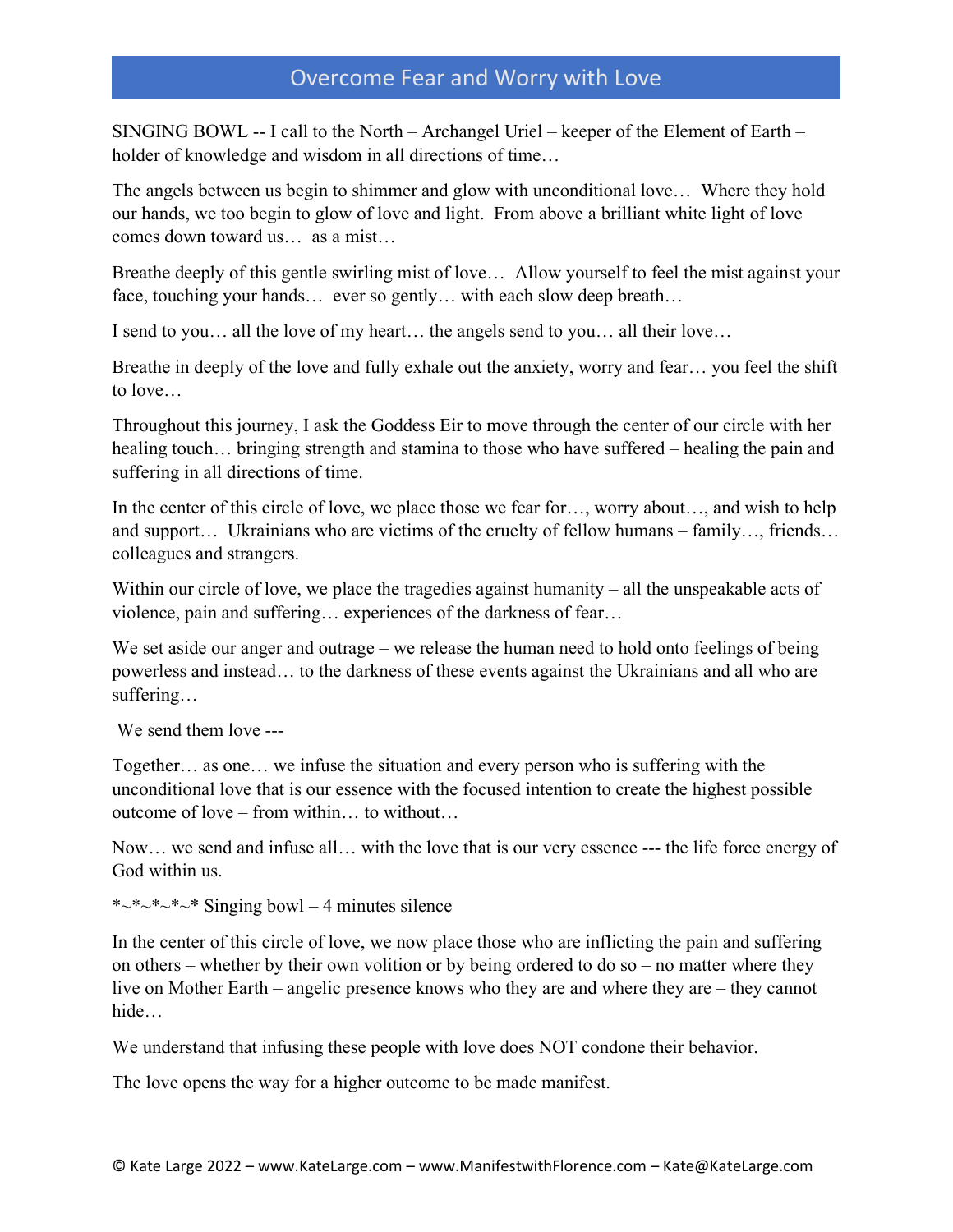To the darkness of these events and the people involved… together with focused intention… we infuse them with the unconditional love of our essence – the life force energy of God within us - to open the way for them to STOP inflicting pain and suffering – opening the way for the highest possible outcome.

\* $\sim$ \* $\sim$ \* $\sim$ \* $\sim$ \* Singing bowl – 4 minutes silence

Now we turn our attention to pain and suffering throughout Mother Earth.

Together we hold the intention that all beings be released from pain and suffering.

Now place in the center of the circle anyone you know who is suffering – friends…, family…, yourself… anyone you've seen on the news… in the center of the circle we place ALL beings who are suffering throughout the soils and waters of Mother Earth – including Mother Earth herself…

Together with focused intent, we infuse all who are in the center of our circle with unconditional love of our essence…

The love effortlessly flows throughout the center of the circle, infusing people… animals… situations… events… and Mother Earth herself…

\* $~*~*~*~*~*~$  Singing bowl – 4 minutes silence

This infusion of love that you've performed, heals the soils of Mother Earth beneath your feet.

We now ground and anchor the love of this experience.

With another deep breath, roots from your feet travel down through the soils and waters of Mother Earth, down to the core light of healing love at her center. Envision these roots wrapping firmly around a black tourmaline sphere.

With another deep breath, pull the healing light of Mother Earth back up through the soils, rocks, and clay… back up to your feet… up your legs… to your heart…

Before opening your eyes… we thank the angels who have joined us to hold this safe space… As they release your hands, notice that you continue to glow with the love they've infused through your hands.

You're fully grounded and returned to your space --- When you're ready, bring with you this beautiful angelic love and open your eyes.

When we come together as one with the singular focused intent of sharing the love that is our essence to heal, support and create a higher outcome for others and our planet, our power is magnified immeasurably.

You may feel a sense of betrayal to those who are suffering when you're enjoying your life. Release the need to feel that way. That's a physical world, human guilt trip and it doesn't serve anyone.